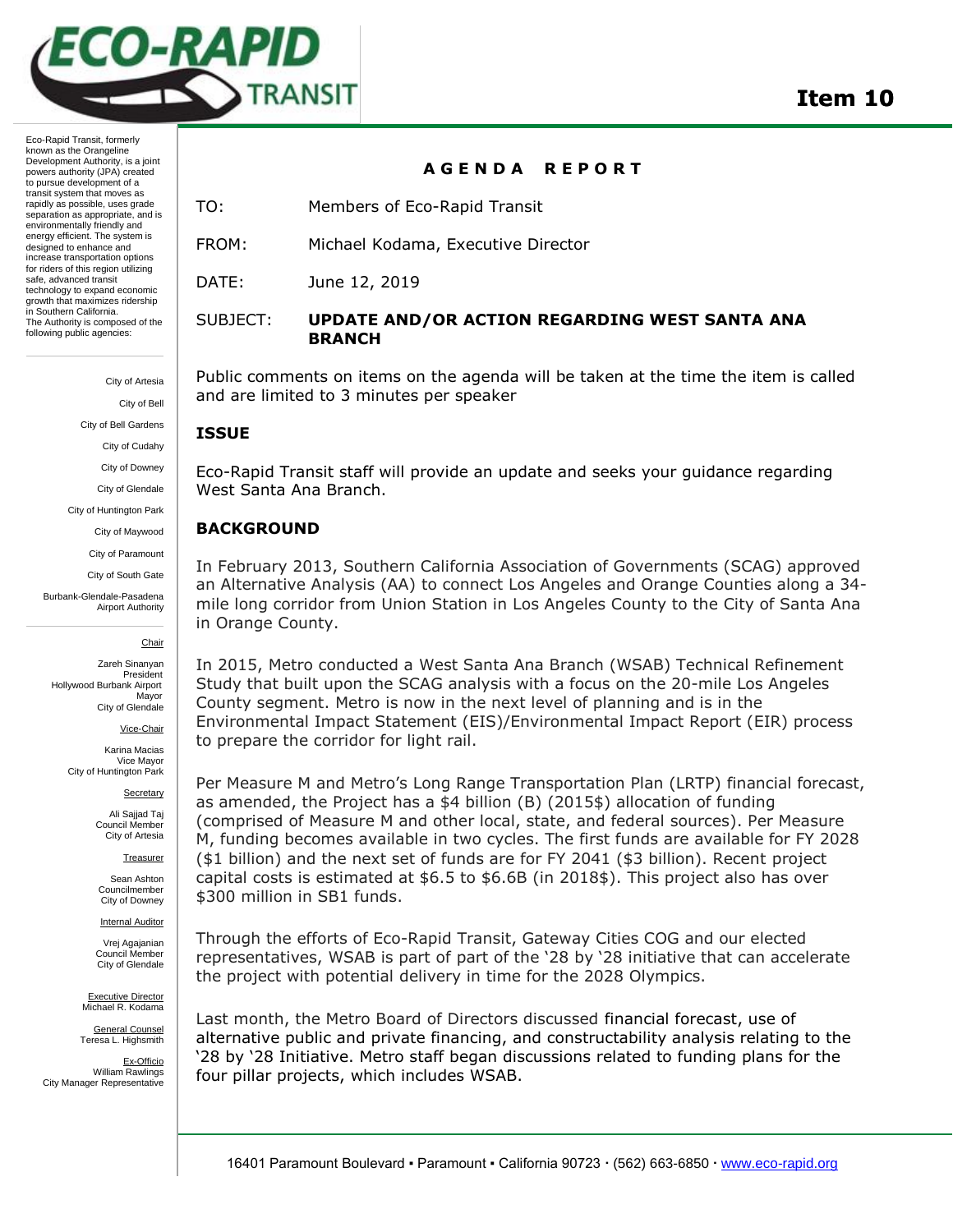

Eco-Rapid Transit, formerly known as the Orangeline Development Authority, is a joint powers authority (JPA) created to pursue development of a transit system that moves as rapidly as possible, uses grade separation as appropriate, and is environmentally friendly and energy efficient. The system is designed to enhance and increase transportation options for riders of this region utilizing safe, advanced transit technology to expand economic growth that maximizes ridership in Southern California. The Authority is composed of the following public agencies:

> City of Artesia City of Bell City of Bell Gardens City of Cudahy City of Downey City of Glendale City of Huntington Park City of Maywood City of Paramount City of South Gate Burbank-Glendale-Pasadena Airport Authority

> > Chair

Zareh Sinanyan President Hollywood Burbank Airport Mayor City of Glendale

Vice-Chair

Karina Macias Vice Mayor City of Huntington Park

**Secretary** 

Ali Sajjad Taj Council Member City of Artesia

**Treasurer** 

Sean Ashton Councilmember City of Downey

**Internal Auditor** Vrej Agajanian

Council Member City of Glendale

Executive Director Michael R. Kodama

General Counsel Teresa L. Highsmith

Ex-Officio William Rawlings City Manager Representative

Based on current funding and financing assumptions, the acceleration of the pillar projects will require funding for capital, debt service, and operations much sooner than currently planned and will cause a **funding shortfall** unless this funding gap is addressed with new revenues, revenues diverted from other Metro uses, or the deferral of projects.

The pillar projects could be funded on an accelerated schedule if a significant amount of new sources are implemented. **The Pillar Projects Financial Forecast is being prepared as an alternative to the baseline Metro system-wide, or Long Range Transportation Plan (LRTP) financial forecast, which is the multiyear funding plan for all Metro projects, programs, and services.**

The Metro Board Report anticipated to be discussed in July, will address the potential for improvement to pillar project schedules based on timely reviews by third parties (such as our local Eco-Rapid Transit members) to reduce review cycle times and work collaboratively with Metro staff.

As part of the July Metro Board Report, it is anticipated that Metro staff will identify opportunities to reduce overall duration by working on multiple project phases concurrently. Preliminary engineering could begin earlier in the planning phase and overlap with development of the environmental document, given there are some risks associated with that approach. Utility relocations, resolving geotechnical unknowns and tunneling segments will also be key to completing on time and within budget. This is a new process that can accelerate the WSAB project and requires significant early planning and collaboration among Metro and all of us.

Be aware that the complexity of the pillar projects may make them candidates for Minimum Operating Segments in order to build as much of the project as possible to meet at least a portion of the mobility goals in time for the Olympics.

#### **RECOMMENDATION**

It is recommended that the Board:

- 1. Discuss information presented and offer action items; and/or
- 2. Receive and file the item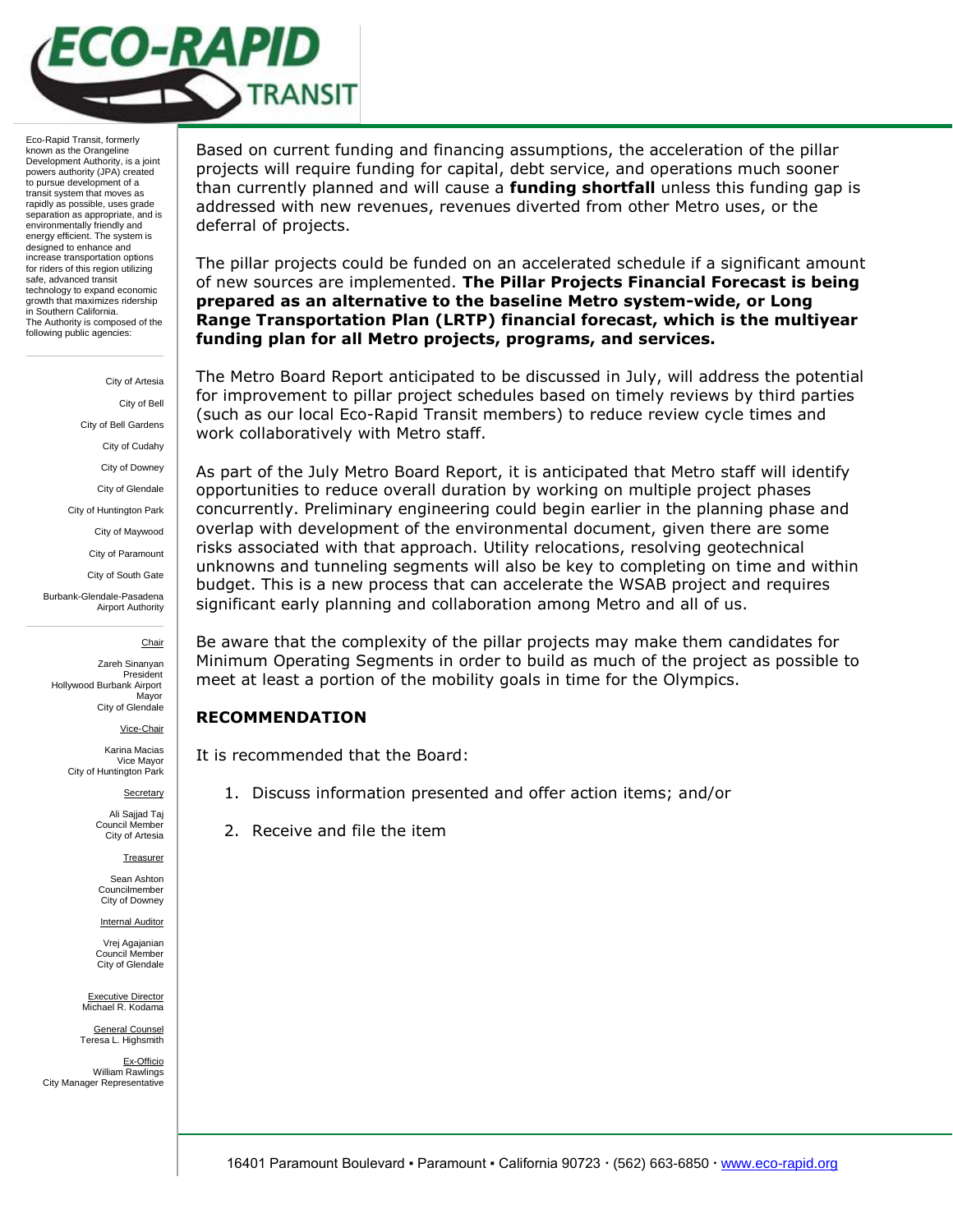Los Angeles County Metropolitan Transportation Authority One Gateway Plaza 3rd Floor Board Room Los Angeles, CA



**Board Report**

**File #:** 2019-0224, File Type: Informational Report **Agents Agenda Number:** 40.

## **CONSTRUCTION COMMITTEE EXECUTIVE MANAGEMENT COMMITTEE MAY 16, 2019**

## **SUBJECT: STATUS REPORT ON FINANCIAL FORECAST TO DELIVER TWENTY-EIGHT BY '28**

**ACTION: RECEIVE AND FILE**

### **RECOMMENDATION**

RECEIVE AND FILE status report on financial forecast to deliver the Twenty-Eight by '28 Initiative.

# **ISSUE**

This item is a status report in response to a Board request (Motion 32.4, #2019-0108) during the Board meeting on February 2019 regarding the financial forecast, use of alternative public and private financing, and constructability analysis relating to the Twenty-Eight by '28 Initiative. Metro staff has initiated development of the funding plans for the pillar projects identified in Motion 32.4 per Board direction. Based on current funding and financing assumptions the acceleration of the pillar projects will require funding for capital, debt service, and operations much sooner than currently planned and will cause a funding shortfall unless this funding gap is addressed with new revenues, revenues diverted from other Metro uses, or the deferral of projects. The pillar projects could be funded on an accelerated schedule if a significant amount of new sources are implemented, including, but not limited to, new federal funding, tax-credit bonds, and new local revenues like transportation network company (TNC) fees. Metro can facilitate this by seeking the creation of new funding sources that could ultimately accelerate the pillar projects, and be incorporated in future funding plans.

# **BACKGROUND**

Motion 32.4 requests a report on a financial forecast that prioritizes the following four "pillar projects"; assumes public private partnership (P3) efficiencies but not use of local return revenues; public and private financing not in Metro's existing "toolbox"; and a constructability analysis of the four pillar projects that includes scope, costs, risks, use of alternative modes, and timelines.

- Pillar Projects (Measure M Opening Date)
- Gold Line Eastside Extension Phase 2 (FY 2035)
- Green Line Extension to Torrance (FY 2030)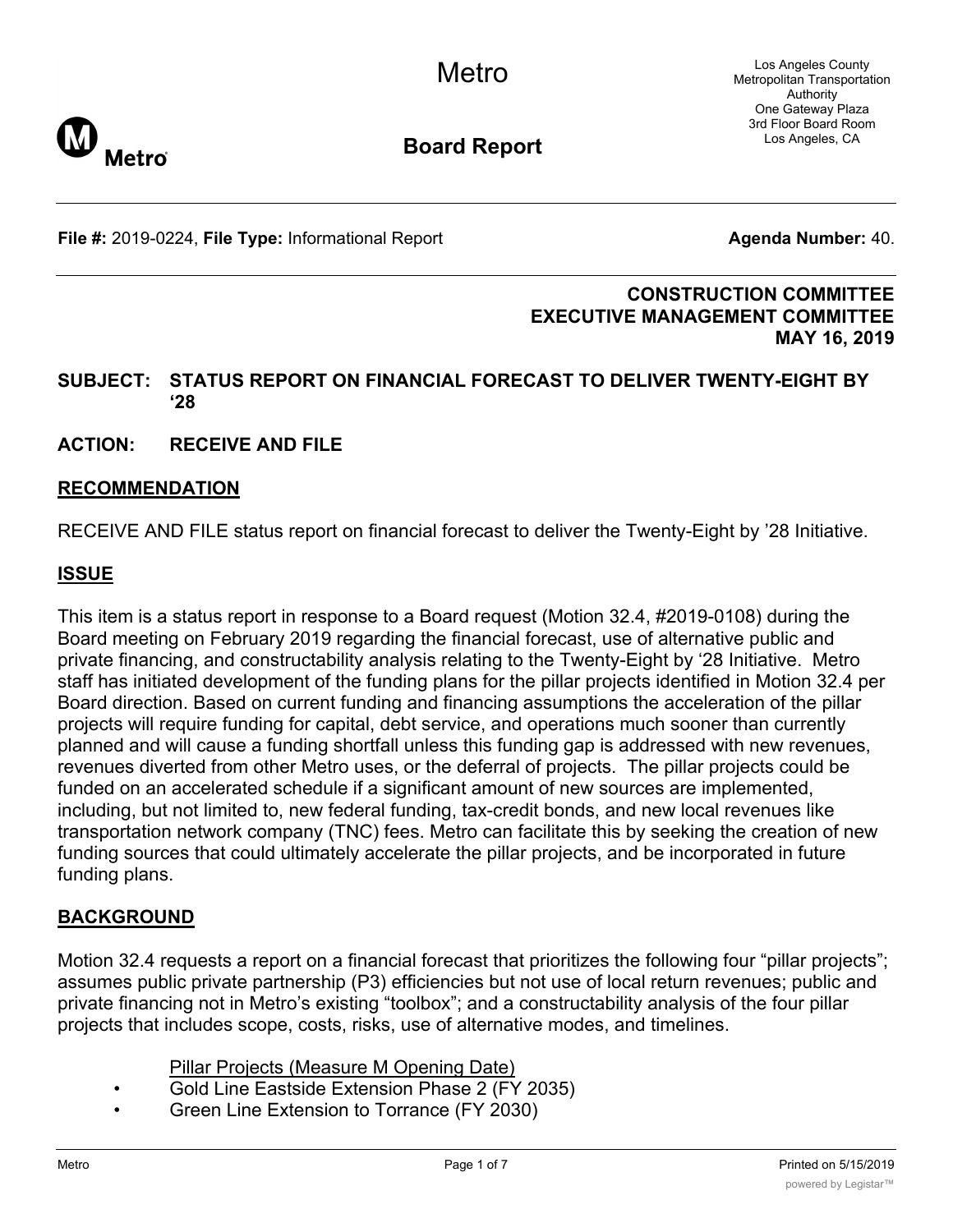- Sepulveda Transit Corridor (FY 2033)
- West Santa Ana Branch to Downtown LA (FY 2028, FY 2041)

# **DISCUSSION**

# Status of Financial Forecast

Metro staff has initiated development of the funding plans based on the provided Board direction. A Pillar Projects Financial Forecast is being prepared that attempts to identify a viable funding plan for the four projects. The Pillar Projects Financial Forecast is being prepared as an alternative to the baseline Metro system-wide, or Long Range Transportation Plan (LRTP) financial forecast, which is the multiyear funding plan for all Metro projects, programs, and services.

Key assumptions being made include: all pillar projects are completed by FY 2028, the cost of each of the pillar projects is the same as initially estimated in the Measure M Expenditure Plan (Metro staff is aware that the preliminary cost estimate for certain project alternatives is higher than the Expenditure Plan, but any such alternative has not yet been approved by the Board), local sales tax funding is limited by the respective Expenditure Plan, the use of funds is consistent with Metro Board policy, and state and federal funding are limited to existing grant programs and estimated availability to Metro.

# *Metro Board Policies*

Board-adopted policies guide the use of Measure R and Measure M funds and may need to be considered in the acceleration of funding. The "**Fiscal Responsibility Policy**" adopted in May 2011, requires among other things, that interest from debt issued for a Measure R project that is accelerated in comparison to its April 2010 LRTP schedule is allocated to the project as a cost. This reduces the amount available for capital spending as the Measure R funding amount for each project in the Expenditure Plan is capped and the allocation of interest takes away from this amount. This policy affects 3 of the 4 pillar projects (Gold Line Eastside Extension Phase 2, Green Line Extension to Torrance, and Sepulveda Transit Corridor) and may reduce the amount of Measure R available for capital costs.

The "**Early Project Delivery Strategy Policy**" approved in November 2017 establishes criteria that are to be applied in determining if a Measure M project can be delivered faster than scheduled in the Expenditure Plan. In general, projects can be accelerated as long as others are not negatively impacted. In addition, the Board is to review multiple criteria, including the use of new revenue, partnering, streamlining of process, and use of innovations, and determine if the project should be accelerated.

Metro staff is evaluating individual pillar project schedules and has identified critical challenges that will require assistance from the Board in order to remain on accelerated schedules. Specifically, Metro will need assistance from the Board to help with expediting typical federal and state review cycles involving multiple iterations lasting many months to a more collaborative process lasting weeks. This is an area wherein changing typical processes can have immediate positive impacts to completing our pillar projects on schedule. Staff will provide the Board with more detailed information to assist with these critical challenges in the coming weeks and provide recommendations at the July 2019 Board.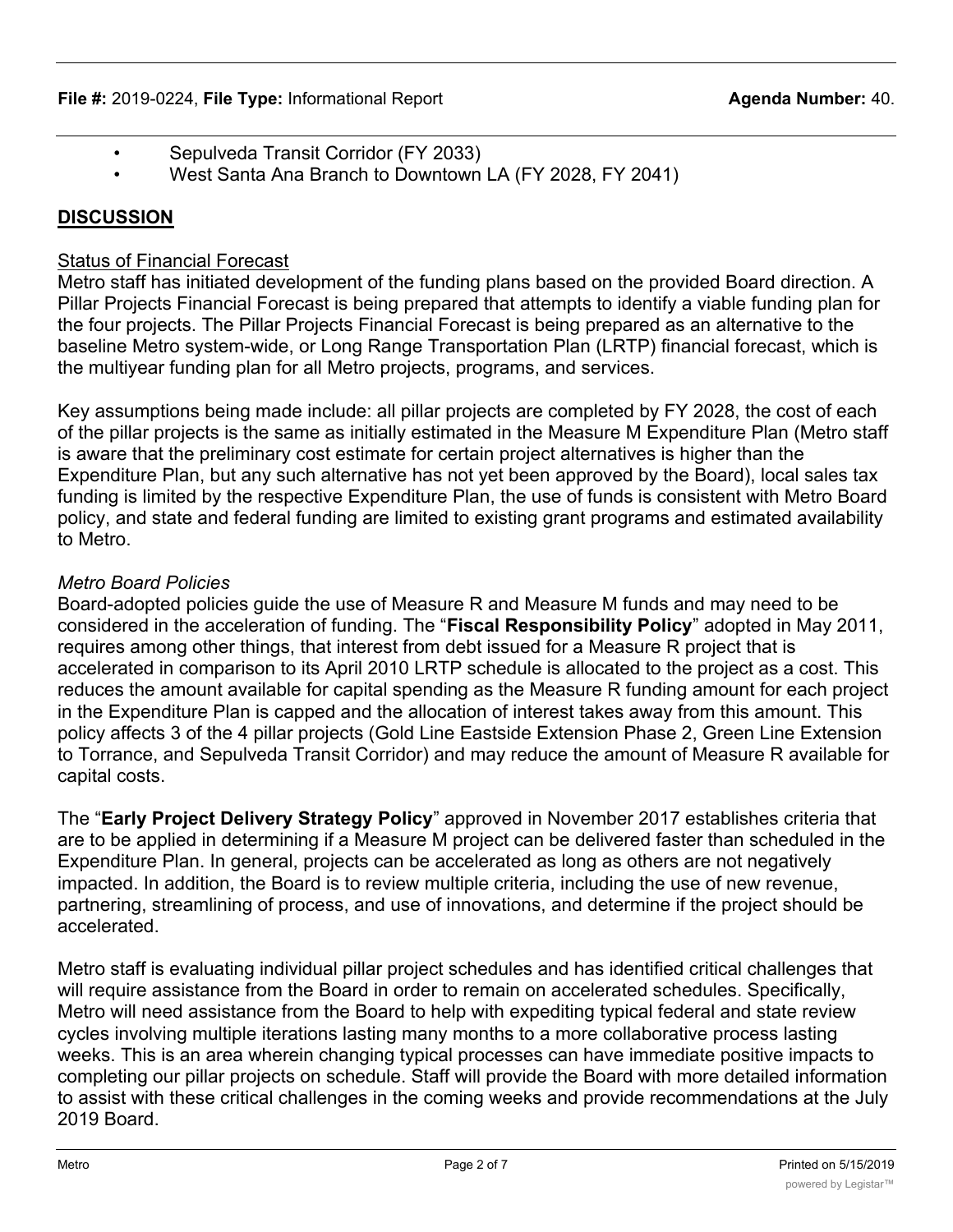Some of the pillar projects provide new revenue and innovations. However, the acceleration of all of the projects will likely require a significant increase in debt and a diversion of revenue from other Measure M projects and programs, and may negatively affect the ability to deliver these projects and programs.

# *Potential Financial Forecast Results*

The acceleration of the pillar projects will reduce inflation cost, but also reduce the opportunity to realize state and federal grant funding, as well as Measure M inflation funding. The amount of grant funding that Metro forecasts to be available is based on the estimated total amount statewide and nationwide, with a proportion allocated to Metro. It may not be possible to advance grant funding when needed for the accelerated projects because the total amount available to the granting agencies each year is limited and may be allocated to other eligible grantees (i.e., Metro cannot assume a grant expected to be available 15 years from now will be awarded during the next two or three years). Metro staff will evaluate if a more aggressive proportional allocation of grant funding to Metro is warranted.

The amount of Measure M available for the pillar projects can be increased for inflation. However, if the project is accelerated a portion or all of the inflation may be eliminated, as the Measure M Ordinance provides for inflation only if less than 2/3rds of the funding is spent before FY 2027.

The acceleration of the pillar projects - all new light or heavy rail lines - will result in operating costs that must be paid starting in FY 2028 or FY 2029. This will add \$200 million to \$300 million of additional costs each year, paid 5 to 13 years sooner than in the LRTP financial forecast, and will need to be funded from operating funds. Although some of this cost will be paid from fares, the balance must come from local sales tax, state funding, and federal funding that is eligible for operations (e.g. Proposition A 35% Transit, Proposition C 40% Discretionary, Transportation Development Act, Section 5307, CMAQ). These funds are currently allocated or programmed in the LRTP financial forecast for other uses, including vehicle replacements and midlife overhauls, and the reallocation of funding for operations may result in additional debt financing or deferral of capital expenditures.

The Metro LRTP financial forecast includes all foreseeable and reasonably expected revenues and allocates virtually all of these to Board-approved projects, programs, and services. The acceleration of the pillar projects will require funding for capital, debt service, and operations much sooner than currently planned and will cause a funding shortfall. This funding gap needs to be addressed with new revenues, revenues diverted from other Metro uses, or the deferral of projects. Any new revenues will exclude local return and congestion pricing (and transportation network company fees, as discussed herein), and may require that Metro advocate for additional funding from newly created funding sources.

### P3 Efficiencies

Metro staff is continuing to evaluate the potential for efficiencies, or cost savings that may be realized through the use of P3, rather than a design-build model, to deliver any of the pillar projects. Case study and survey information demonstrate that P3s can offer cost savings for capital, operations, and repair and replacement.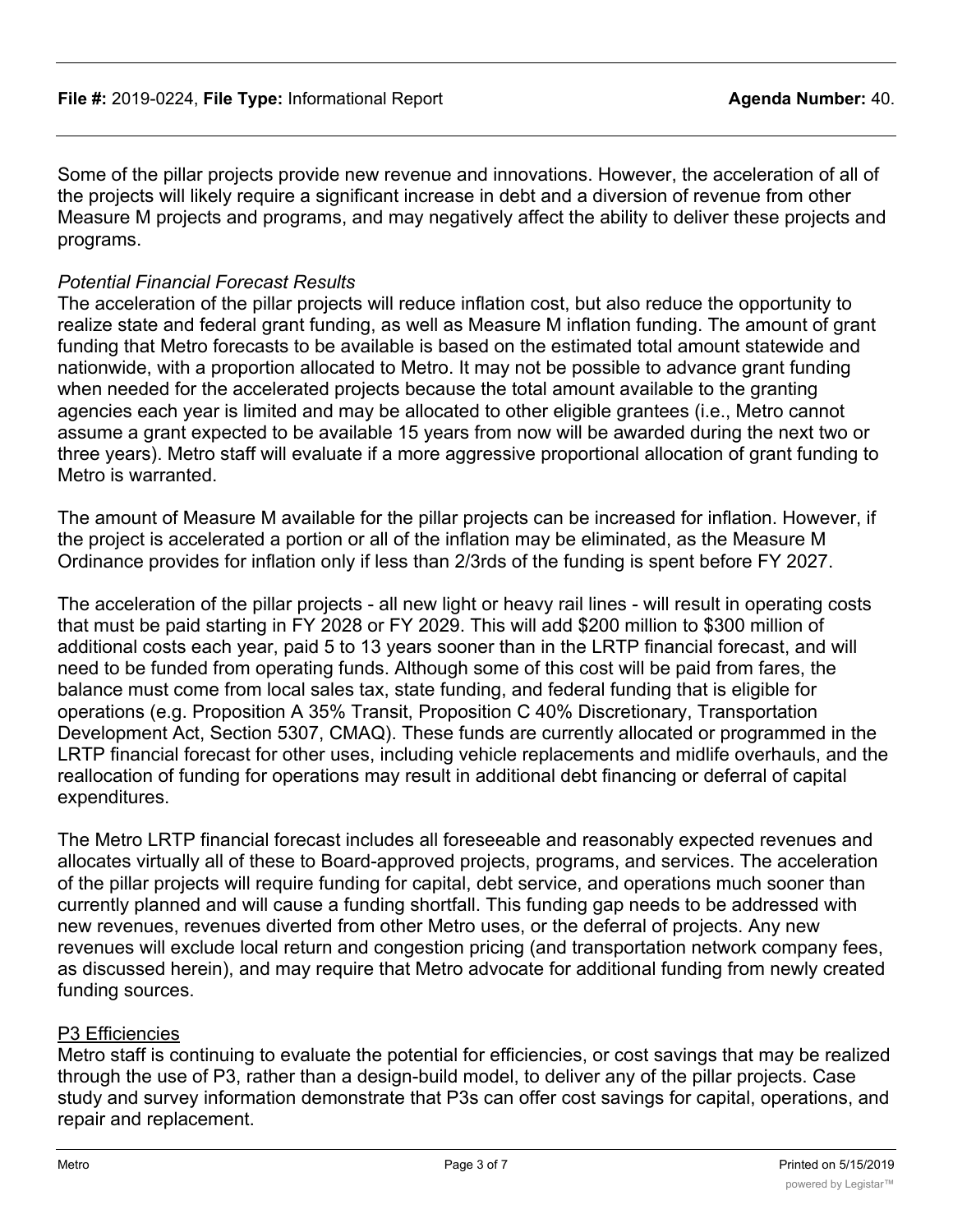As noted in the Twenty-Eight by '28 Financing/Funding White Paper (#2019-0089), however, every infrastructure market and project is different, and there are many variables specific to each market, project, and contract that influence the extent to which project savings are achieved, if at all. To the extent that cost efficiencies are assumed on a specific project, they must be justified by technical engineering analysis.

At this time, staff cannot yet confirm any specific technical concepts for any of the pillar projects that could be achieved through P3 delivery that, if implemented, would result in significantly different costs for any of the pillar projects. This is in large part because the pillar projects identified for P3 delivery are not far enough along in the planning process to have gone through sufficient design to support the development of a detailed cost estimate, which is required to determine any potential cost savings. For the same reason, the baseline costs that would be a reference or benchmark for the P3 efficiencies are still rough, order of magnitude estimates.

Without technically justifiable project-specific P3 efficiencies identified by the July 2019 report to the Board, there is not sufficient certainty to assume cost savings as part of Metro's Pillar Projects Funding Forecast. Doing so would add significant risks to Metro as we may pursue the delivery of a major capital project with an unsupportable cost estimate, or conversely lack of funding, and this could stop or significantly hamper a project's delivery.

### New Public and Private Financing

The funding plans will include new revenues that are not currently available to Metro, as described in our January 2019 report (#2019-0011) to the Board on the Re-imaging of LA County Initiative. The new revenues include toll revenues from a future express lanes network and value capture financings. The Board's direction from February 2019 is to exclude congestion pricing revenue from the funding plans for accelerated projects.

Metro staff also recommends excluding revenue from transportation network company (TNC) fees. Such a fee would be assessed on companies like Uber and Lyft to be used for Metro transportation purposes (the state has enacted a statewide TNC fee starting in FY 2020 but the revenue is limited to services for the disabled). Similar to the rationale for excluding other revenues from the Pillar Projects Financial Forecast that do not currently exist or have not yet been enacted, assuming that TNC revenue is available would subject Metro to risks that the revenues are not realized and the project cannot be completed. Prior to assuming TNC fees will accrue to Metro we must have legal authorization and an agreed-upon fee structure.

Metro staff is pursuing the development of additional new revenues or funding sources, including the reconsideration of "Build California Green Bonds," which is a proposed state tax credit bond that could provide Metro with significant debt interest savings. However, the proposed bonds have not been enacted and it is uncertain if they will be available to Metro, and in what amounts they will be supported by investors. Because the bonds and a market for bonds do not currently exist, we do not recommend including these in the Pillar Projects Financial Forecast, which could rely on such financing as soon as three or four years in the future.

There are proposals at the federal level to increase funding for transportation, including a new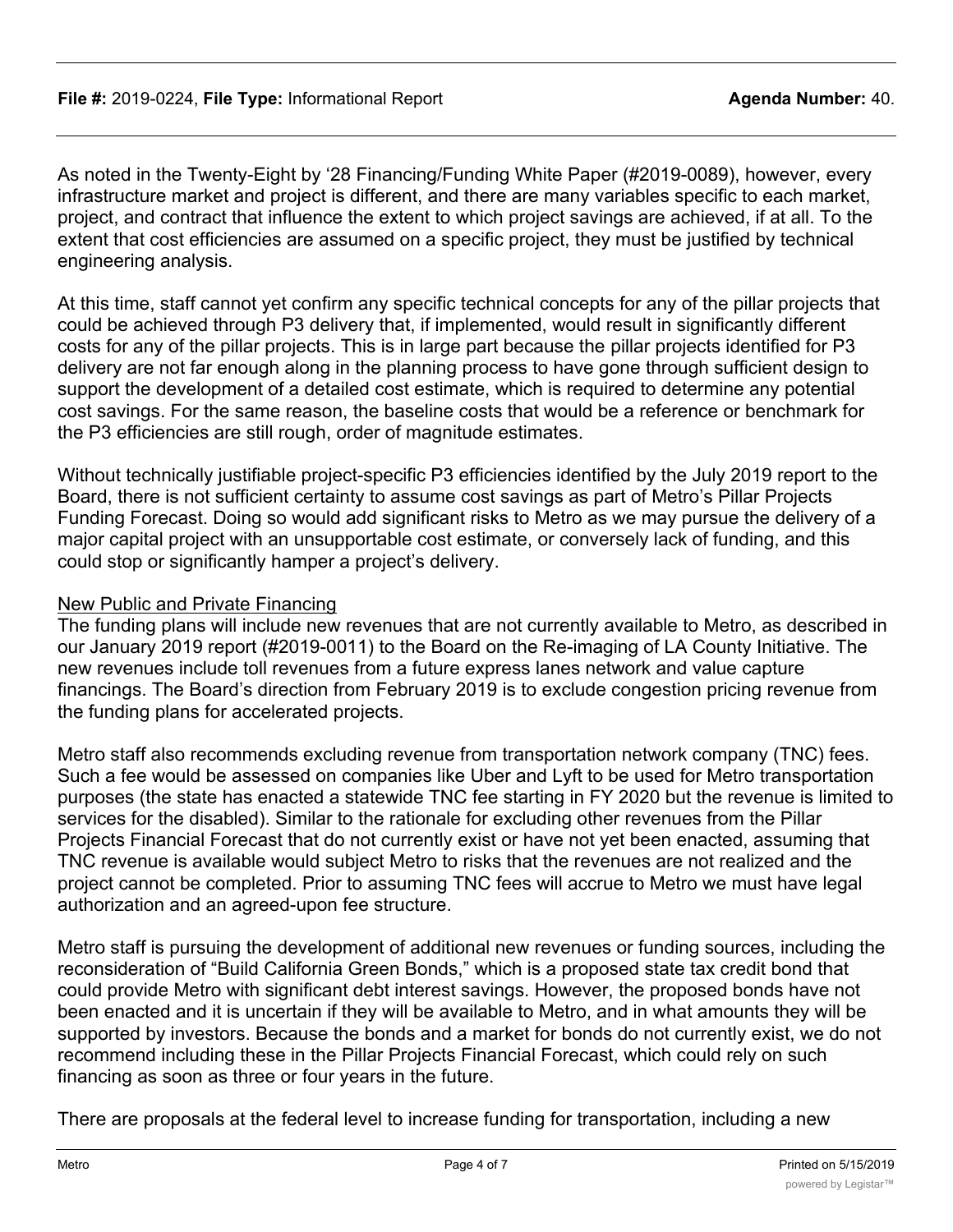### **File #:** 2019-0224, File Type: Informational Report **Agent Agent Agenda Number:** 40.

infrastructure bill that would award agencies like Metro that have a significant amount of local funding, and a potential alternative to the large "New Starts" program called "Expedited Project Delivery" that would make federal capital funds available more expeditiously. Unfortunately these federal funding sources are either not enacted or reliable, having no federal budget allocation or history of funding projects.

The pillar projects could be funded on an accelerated schedule if a significant amount of new sources are implemented, including new federal funding, tax-credit bonds, and new local revenues like TNC fees. Metro can facilitate this by seeking the creation of new funding sources that could ultimately accelerate the pillar projects, and we may be able to incorporate these in our funding plans in the future.

# Constructability Analysis

Metro staff has been advancing constructability of the four pillar projects per item D of the February Board Motion. The project teams are developing scopes, schedules, cost estimates, risk analyses, and P3 status for the respective projects. In order to provide a comprehensive response to the motion, staff is also identifying opportunities, wherever possible, to accelerate these projects to support an opening for revenue service by the end of FY2028.

All four pillar projects are in the planning and environmental phase and scheduled to be environmentally cleared over the next four years and transition into engineering, design and construction. In order for some of these projects to have a chance of completion and revenue operations by 2028, the environmental and engineering work must be accelerated for construction to begin no later than calendar year 2023. Any additional requirement imposed on these projects will have a material effect on realizing this goal. Challenges during the construction phase and interactions with third parties such as multiple cities along the alignment and a shared corridor with other governmental and private entities may also impact the schedule.

Project scopes, schedules, cost estimates and risk analyses for the pillar projects are currently well under way. Staff will come back to the Board in July to provide a detailed status for each project related to the specifics identified in the motion.

In general, the initial critical path for achieving construction start is the environmental clearance, preliminary engineering and procurement processes that lead to award of construction contracts. The Board can help accelerate these initial phases as they are highly dependent on local, state and federal stakeholders to provide timely review and approval of environmental documents, conceptual design, cost estimates and preliminary engineering.

The July Board Report will address the potential for improvement to pillar project schedules based on timely reviews by third parties. Metro has optimized our own internal processes, but we have less control over the timeliness of responses from our partners. Therefore, support from the Board is critical to encourage our federal, state and local partners to reduce review cycle times and work collaboratively with Metro staff to resolve questions or concerns as they arise.

Staff is evaluating the current pillar project schedules to identify potential efficiencies in the design and construction phases. As part of our July Board Report, staff will identify opportunities to reduce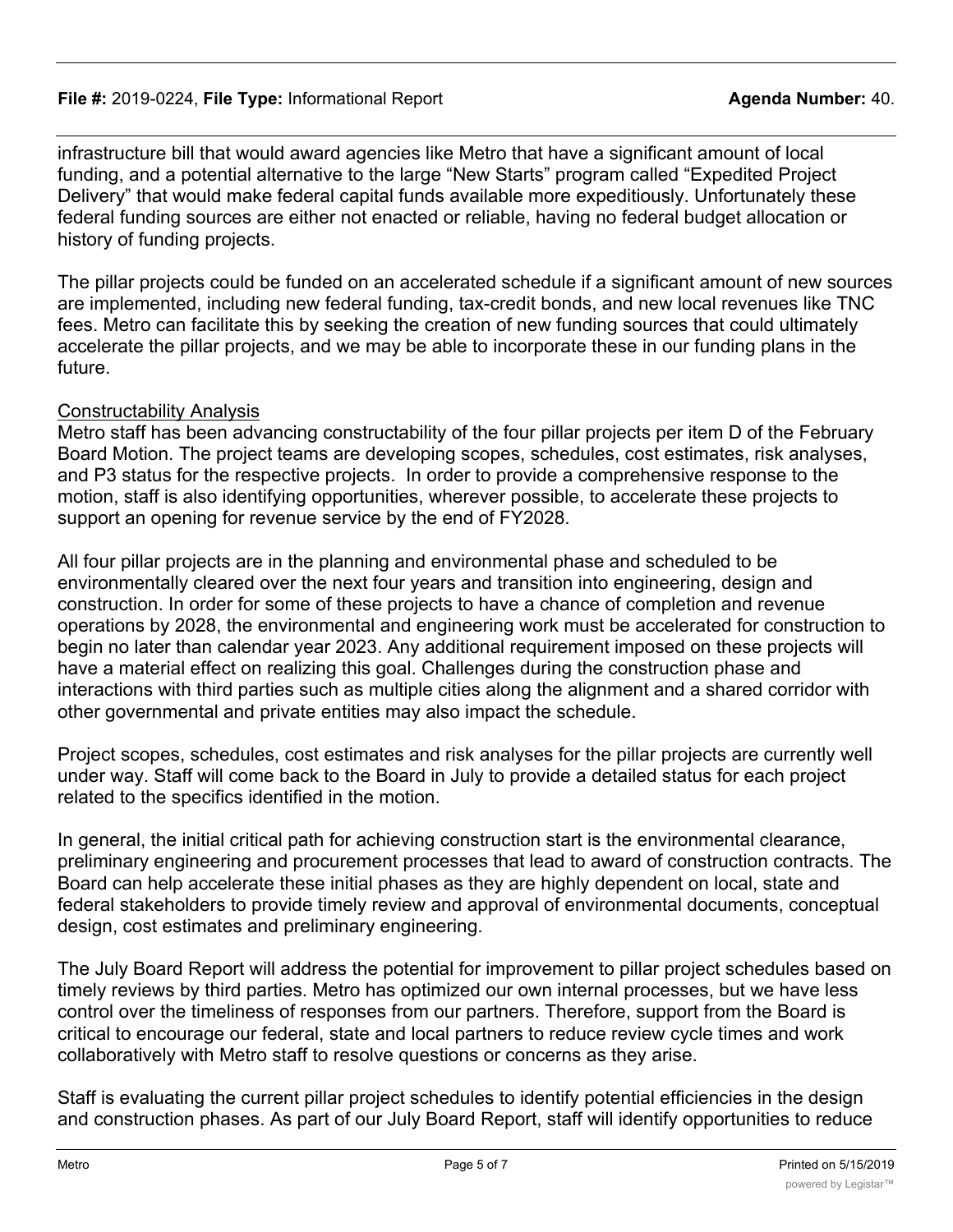overall duration by working on multiple project phases concurrently. Preliminary engineering could begin earlier in the planning phase and overlap with development of the environmental document, given there are some risks associated with that approach. Utility relocations, resolving geotechnical unknowns and tunneling segments will also be key to completing on time and within budget. In addition, the complexity of the pillar projects may make them candidates for Minimum Operating Segments in order to build as much of the project as possible to meet at least a portion of the mobility goals in time for the Olympics. Minimum Operating Segments are typically prepared as part of the environmental review phase and are disclosed and analyzed for public, stakeholder and Board consideration.

# **FINANCIAL IMPACT**

This is an information item and does not have a direct financial impact on Metro. The implementation of accelerated funding for major capital projects would have a financial impact on Metro, and these impacts will be identified in the event the Board considers approval of the funding plans.

### Impact to Budget

This is an information item and does not impact the FY 2019 budget.

# **IMPLEMENTATION OF STRATEGIC PLAN GOALS**

This item helps ensure fiscal responsibility in how funding determinations are made and transparency in the agency's investment decisions (Goal #5).

### **NEXT STEPS**

Metro staff will continue the development of a financial forecast and constructability analysis of the four pillar projects, consistent with Board direction, and report back with a year-by-year potential financial forecast to deliver Twenty-Eight by '28, prioritizing the four pillar projects for the July 2019 Board meeting.

- Prepared by: Craig Hoshijima, DEO, Countywide Planning & Development, (213) 418-3384 Brian Boudreau, SEO, Project Management Oversight, (213) 922-2474 Wil Ridder, Interim SEO, Countywide Planning & Development, (213) 922-2887 Corey Ellis, Senior Manager, Project Control, (213) 418-3159 Colin Peppard, Senior Director, Office of Extraordinary Innovation, (213) 418-3434 Rick Meade, SEO, Project Management, (213) 922-7917
- Reviewed by: Laurie Lombardi, Interim Chief Planning Officer, (213) 418-3251 Richard Clarke, Chief Program Management Officer, (213) 922-7557 Joshua Schank, Chief Innovation Officer, (213) 418-3345